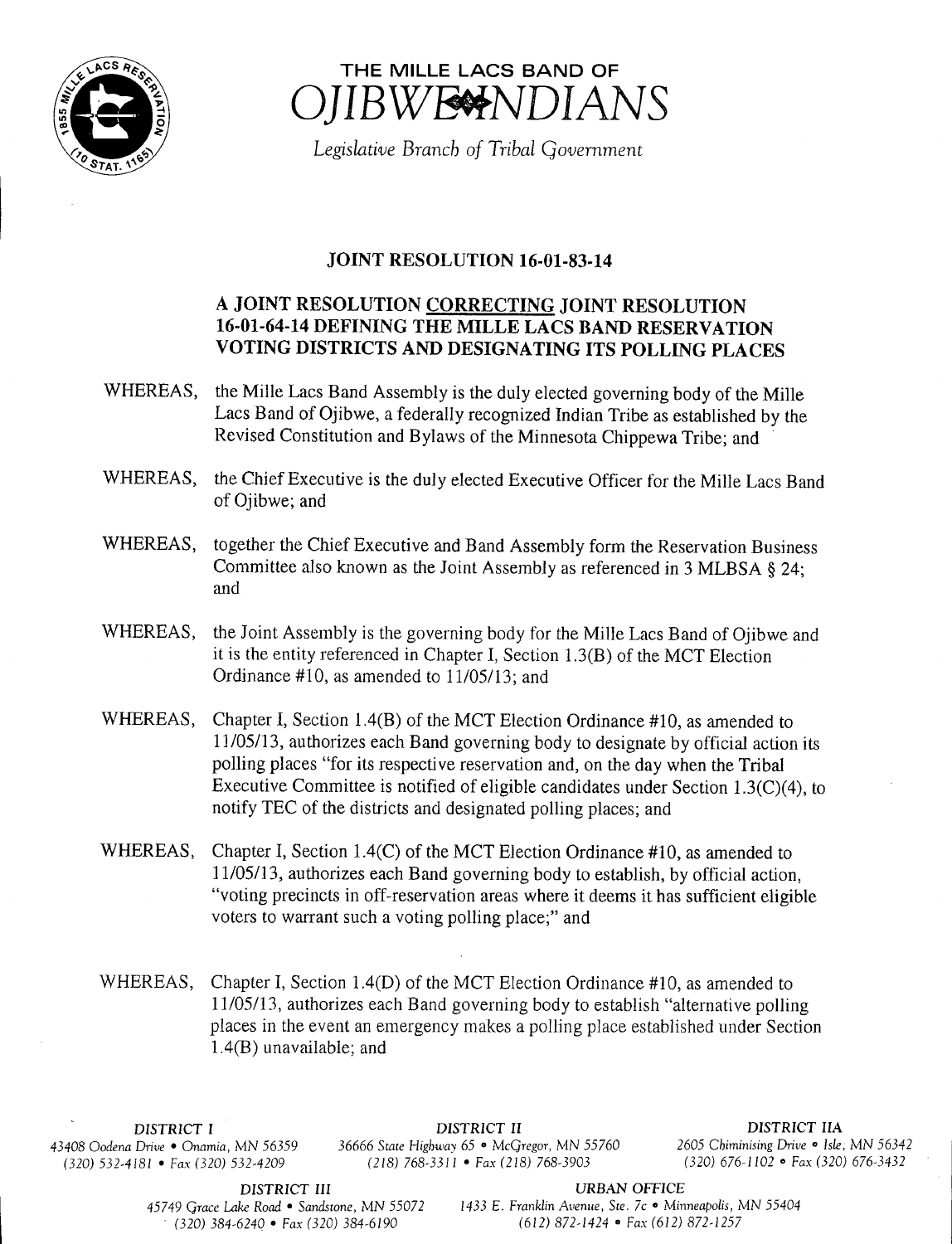Joint Resolution 16-01-83-14 Page 2

- WHEREAS, Joint Resolution 16-01-64-14 was approved by the Band governing body on February 6, 2014, but it was later found to contain an incomplete description for the voting areas in Districts II and III and it is therefore now necessary to correct the description; and
- WHEREAS, the Band governing body acknowledges that it has always been the practice to include all eligible voters within the voting districts and that this correction is necessary to reflect that practice; and
- WHEREAS, it is further acknowledged that this joint resolution will be forwarded to the Executive Director of the Minnesota Chippewa Tribe for his file; and
- WHEREAS, the Band governing body hereby authorizes that the CORRECTED description of the voting districts and urban voting polling place shall be as follows:
- NOW, THEREFORE, BE IT RESOLVED, that the Band governing body hereby authorizes that the voting districts for the Mille Lacs Band of Ojibwe shall be as follows:

#### District I:

District I will include all lands, including fee lands within Township 43 North, Range 27 West; Township 42 North, Range 27 West; Township 42 North; Range 26 West and that part of Township 42 North, Range 25 West that is West of the City Limits of Isle and West of Highway <sup>17</sup> and 27 dividing Township 42 North, Range 25 West. A voting polling place shall be located in District I Nayahshing).

#### District II(a):

District II(a) comprises all lands within Township 42 North, Range 25 West that lies within the City Limits of Isle and those lands East of Highway 17 and 27 that divide Township 42 North, Range 25 West. A voting polling place shall be located in District  $II(a)$  (Chiminising).

### District II:

District II is comprised of all lands within <sup>a</sup> 25 mile radius of the East Lake Community Center. A voting polling place shall be located in District II Minisinaakwaang).